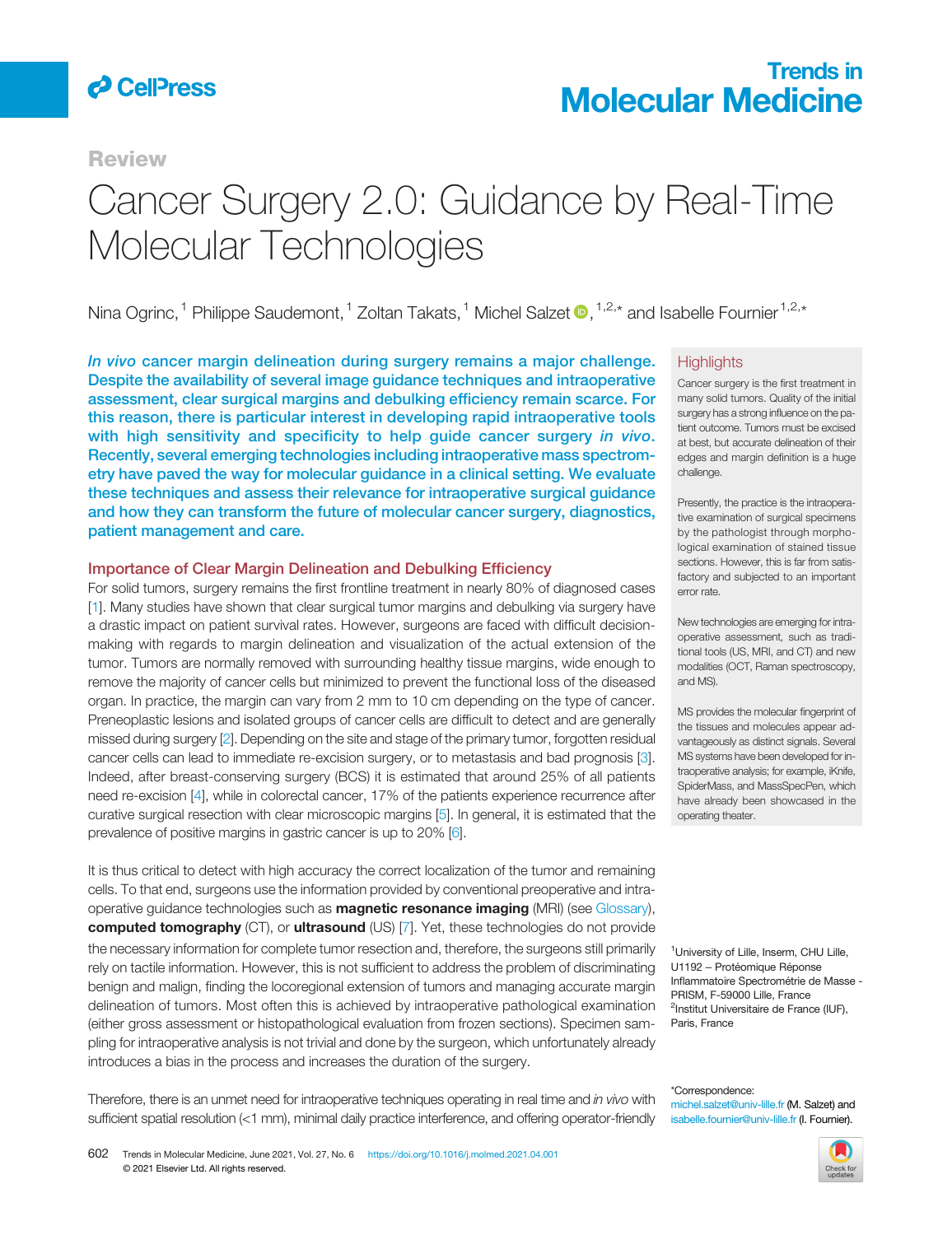

instrumentation. To go beyond the anatomy, incorporating real-time molecular information to intraoperative assessment would optimize surgical resection and cancer diagnosis (see Clinician's Corner). In this review we focus on emerging technologies, particularly intraoperative mass spectrometry (MS), which will help guide surgical resection *in vivo* and in real time based on molecular profiles and pave the way of the new gold standards in cancer surgery; Cancer surgery 2.0.

### Conventional Cancer Surgery Workflow; Analysis and Pitfalls

### Techniques for Image Guidance

Several conventional methodologies are used pre-operatively and intraoperatively for evaluating resection margins and extension of the tumor. A schematic of the tumor resection process and analysis is shown in Figure 1.

To reduce the risk of re-excisions and ensure the successful removal of cancerous tissues, specific technologies for image guidance can be used in the operating room. These are normally 3D preoperative MRI or CT scans projected onto a separate screen [8–11]. These techniques offer the surgeon visualization and detection of tumors in real-time and improve the accuracy of tumor resection without disrupting the normal surgical workflow. However, the acquired images do not always correlate with eye observations due to tumor growth, deformations of soft tissues, shifting of organs, or misalignment of the image display compared to the surgical field. This has partially been resolved by intraoperative MRI and CT systems, especially in neurosurgery [11–13]. However, these systems require a complex infrastructure, specialized surgical suites and instruments due to the magnetic fields. Image guidance techniques are often complemented with routine fluoroscopy and intraoperative US for surgical navigation [14]. US was easily implemented as it provides real-time information and straightforward image interpretation with high sensitivity and specificity [15,16]. US is, nevertheless, an iterative contact-based method, which is less useful for identifying tumor boundaries or microscopic tumors during open surgeries [17].

### Intraoperative Histology

Although intraoperative histology assessment is not always routine practice, it remains the most frequently performed examination either by intraoperative frozen section analysis or touch imprint cytology [18]. In an ideal clinical scenario, an accurate diagnosis should be rendered within 5–10min. However, in most cases it requires 20–40 min depending on sampling procedures and care unit organization. The complete histopathological workup includes embedding in optimal cutting temperature medium, freezing and cutting into sections for best preservation of tissue morphology [18]. Direct freezing of the sample in liquid nitrogen [19] is also possible to reduce the time, but shown to reduce sensitivity by 65–78% during BCS [20]. Hematoxylin and eosin staining of tissues preserves important region-to-region morphology and allows microscopic evaluation of neighboring cell morphology, structure, and organization to derive a diagnosis. Despite using simplified **algorithmic decision trees** interobserver variation persists among experts [21,22]. To improve the accuracy and reduce discordance among specialists **artificial intelligence** (AI) algorithms based on deep neural networks (DNNs) have been recently developed and become a valuable tool for the generation and implementation of complex multi-parametric decision algorithms for pathological analysis [23] (Box 1).

### Ambient Ionization Mass Spectrometry: A Newcomer in Cancer Diagnostics

MS is a label-free, robust, and highly sensitive technology used for biomolecular analysis. In MS, the molecules are separated based on their molecular weight. Hence, in one single experiment, thousands of biomolecules can be detected and identified. It has been widely implemented in the medical field for direct microbe identification (biotyping), newborn screening, and quantification of blood circulating drugs and metabolites.

### **Glossary**

Artificial intelligence: intelligence demonstrated by machines (e.g., computers) in contrast to natural intelligence demonstrated by animals and humans.

Algorithmic decision trees: decision support tools that use a tree-like model of decisions and their possible consequences. In pathology, decision trees are used to sufficiently stratify patients into reproducible groups based on tumor phenotypes.

Computed tomography: several X-ray (wavelength 10 nm to 5 pm) scans computed to reconstruct tomography, used in a preoperative context for diagnosis and staging of cancer.

**Electrospray ionization:** a flow of solvent in which the analyte is present is transferred into a mist of droplets that slowly evaporate to free the molecules in the gas phase. Currents are applied to charge those droplets and transfer them to the analytes.

#### Fluorescence-guided surgery:

visualizes tumors in real time either through autofluorescence, or conventional fluorescent techniques using probes in the visible light spectrum or NIR spectrum. The most common FGSs use targeted probes in the NIR window (700–900 nm) with largest penetration depth of optical light in tissue (5–15 mm).

**Magnetic resonance imaging: uses** a strong external magnetic field that changes the spin of certain nuclei (mostly hydrogen). During the relaxation it emits radiofrequency that can be measured and imaged.

#### Matrix-assisted laser desorption/

ionization: a laser beam, UV, or IR, is fired against a prepared solution of the analytes together with an absorbing molecule so-called matrix to create a cascade of reactions leading to the transfer of charges to the analytes.

### Optical coherence tomography: a

high-resolution optical approach using low-coherence light and interferometry to generate cross-sectional depth resolved in 2D and 3D images.

Raman spectroscopy: uses spectral analysis to identify the unique

wavelength shift from a monochromatic beam on a tissue backscattered light to identify the molecular signatures (amino acids, lipids proteins and nucleic acids) of tissue that has undergone disease transformation.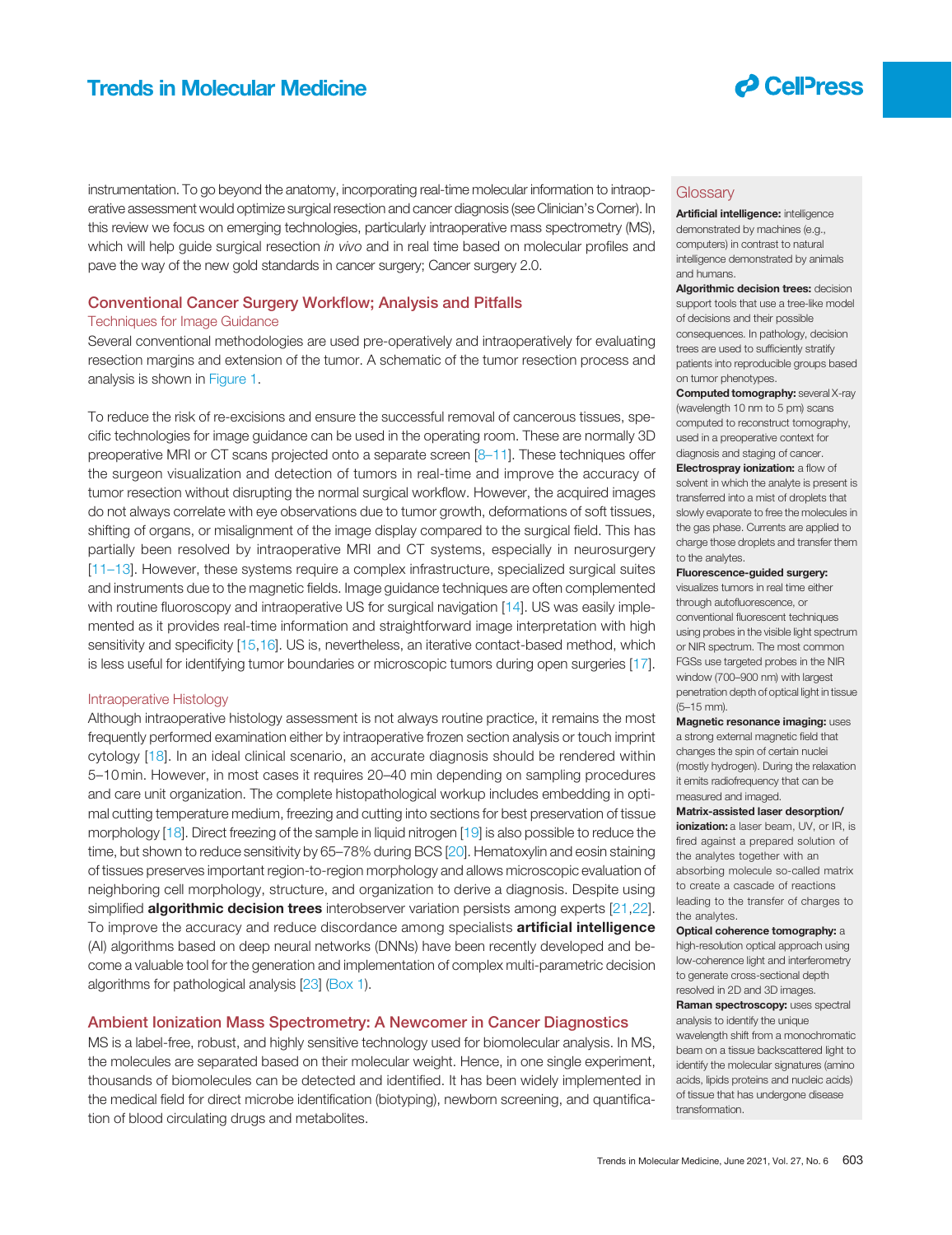

The advent of ambient ionization mass spectrometry (AIMS; Box 2) progressively gave more flexibility to the field and broadened its applications. The number of AIMS technologies approved by the US Food and Drug Administration (FDA) has increased over the past years because of their ease of use, with minimal or no sample preparation. Many of these techniques show promise in clinical application for *in vitro* and *ex vivo* analysis including intraoperative analysis; however, they cannot be used for *in vivo* MS-guided surgery. For this purpose, there has been an emergence of real-time AIMS probes, designed for rapid, sensitive, precise, and accurate measurements *in vivo*. Each technique promotes the analyte ions in a distinct way, either by extraction of charged solvent droplets, ultrasonic tissue ablation, laser ablation, laser excitation, laser cutting, or accumulation of smoke. To comply with the clinical settings, all of the probing systems are constituted of a handheld device coupled to a transfer line for ion transfer [24–28] (Figure 2A–E). These probes provide a wealth of chemical information from direct tissue analysis and give tissue specific molecular profiles. The generated molecular barcodes can then be used to assess healthy versus cancer tissue, intratumor heterogeneity, tumor typing and grading, as well as pinpointing metastatic regions. That is, in direct tissue analysis with intraoperative probes, the most favorable is the detection of small molecules such as metabolites and lipids. In general, abnormal lipid metabolism is a common feature of cancer cells and can already be observed at early stages of tumor development [29]. Several fatty acids and lipid species have been shown to be discriminatory in breast [30,31], gastric [32], ovarian cancer [27,28,33,34], brain tumors [35–37], and sarcomas [38]. The probes can be classified depending on the penetration depth, the type of source or by usage either as a surgical cutting or diagnostic screening tool.

Ultrasound: sound waves with frequencies >20 kHz (mainly between 1 and 18 MHz) are used to create images of internal structures of the body by reconstructing the echo coming from tissues bearing various reflection properties.

**Stimulated Raman scattering: uses** a second light source that induces a stimulated and enhanced scattering of light. It has been used to monitor dynamic changes, alterations in tissue cellularity, axonal density and protein/ lipid ratios.



#### **Trends in Molecular Molecular Medicine**

Figure 1. Schematic Representation of Cancer Surgery and the Diagnostic Modalities Involved in Each Step of the Process. Optical imaging techniques are preferred in the preoperative context like MRI and CT scans. In an intraoperative context, the removal of the tumor can be guided by imaging with intraoperative MRI but usually, the tumor piece or biopsies are removed for extemporaneous assessment by the pathologist. Gross examination or sectioning and fast staining/observation are conducted. Then, after the surgery, the classical FFPE histological workflow is unfolded. Emerging modalities in the intraoperative time course are now being used like ultrasound, OCT, Fluorescence, Raman, or mass spectrometry. The tumor drawing and histological slides were adapted from Servier Medical Art (https://smart.servier. com/) and are licensed under a Creative Commons Attribution 3.0 license (CC BY 3.0). Abbreviations: CT, computed tomography; FFPE, formalin-fixed, paraffinembedded; MRI, magnetic resonance imaging; OCT, optical coherence tomography.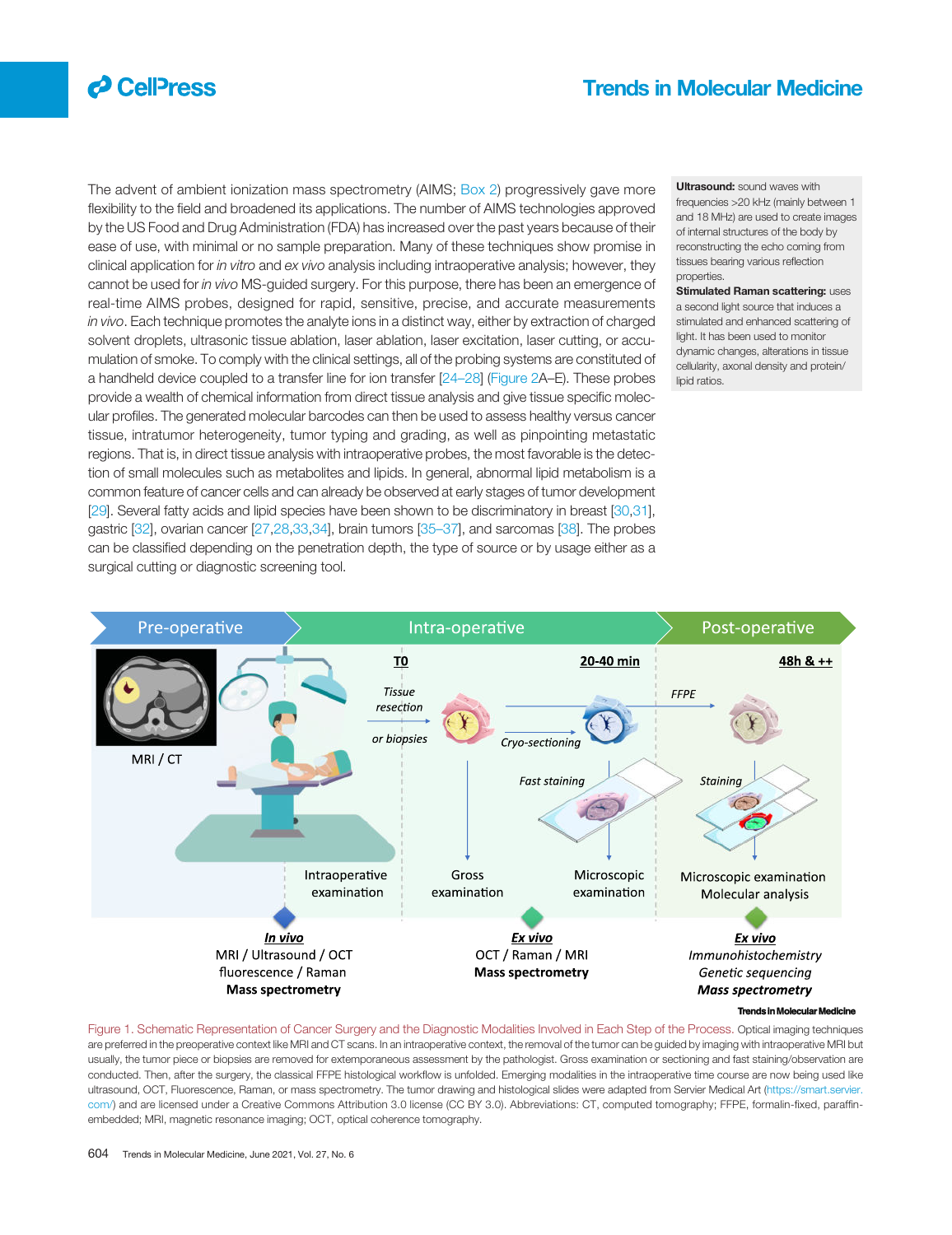

### Box 1. Focus on Machine Learning and Deep Learning

### Machine learning

In the field of AI, ML represents the development of algorithms that learn from a massive amount of data and experience to improve their predictive values (or accuracy) over time. It is not solely dedicated for classification purposes but in this case, they are conducted in two phases: first is the learning by a training dataset and second, the application of the system on a test dataset and on real cases (Figure I).

Usual ML algorithms rely on a human intervention to be presented with annotated datasets for supervised analysis, with the goal of understanding the rules linking the variables to the annotation in a classification manner. Alternatively, it can rely only on the data without any annotation, in an unsupervised analysis, in which the algorithm needs to determine the underlying structures of the inputs by itself in a clustering manner. The most popular ML approaches for MS cancer-related diagnostics include PCA/LDA models, LASSO for Least Absolute Shrinkage and Selection Operator [90], Partial Least Squares Discriminant Analysis (PLS-DA) [35], Support Vector Machine (SVM) [91], and Random Forest [92]. In general, these methods aim to reduce the complexity/dimensionality of the data itself to make it understandable to human minds.

### Deep learning

Among the ML techniques are the deep learning (DL) algorithms that are characterized by the ability to extract useful representation of the data directly from the raw data with reduced preprocessing or human intervention. The most represented methods in DL are the ones derived from neural networks and mostly CNNs, in which the feature discovery and the final task of the model are done in the same training process, making it more powerful. These methods compute several convolutional and nonlinear transformations for the final classification stage of the network [93]. Neural networks are starting to be used in medical imaging because they are well-suited for image-oriented data. In clinical MS, the volume of data available is not yet high enough. Indeed, the power of CNN evolves exponentially with the increasing volume of data, so they work best with large datasets.



Figure I. Classification Model Construction, Analysis, and Validation Workflow (from Right to Left). The twofold workflow begins with *ex vivo* instrument teaching with analysis of fresh or frozen biopsies or excised tissue (right panel). The samples have preassigned classes given by the pathologists. Each spectrum serves as a molecular barcode. Once an adequate number of samples is analyzed they are subjected to multivariate statistical analysis to build the classification models and perform crossvalidation. Once the model has been built it is used on validation cohorts and on test cohorts then on *in vivo* real subjects (left panel). The model is interrogated in real time and displays user feedback.

### Surgical Tool-Based Techniques

The first real-time AIMS probes were introduced based on surgical tools serving as the AIMS source.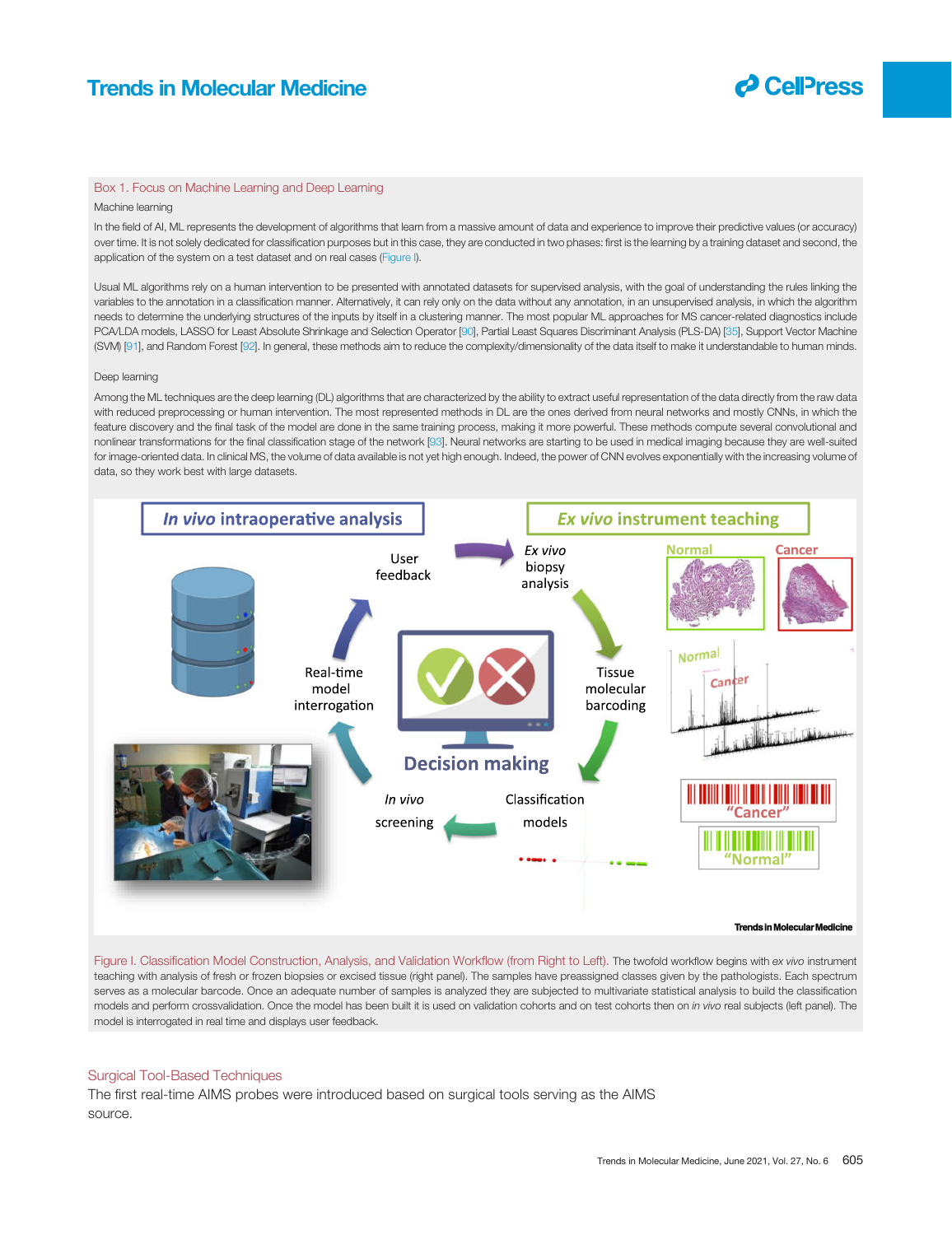

### Box 2. Guide to AIMS Techniques

A timeline of important MS and AIMS developments is shown in Figure I. They derive from the two main ways of generating ions that are needed for the mass spectrometric analysis; ESI and matrix-assisted laser desorption ionization (MALDI). For the benchtop laboratory analysis, desorption and ionization can be achieved by means of:

- a flow of charged solvent droplets applied onto the surface to be analyzed allowing chemicals to be dissolved, ionized, and teared by the gas flow to the MS inlet (DESI) [94] or by a flow of charged gas (direct analysis in real time: DART) [95]
- photons alone: atmospheric pressure MALDI [96]
- combination of photons and ESI: laser-ablation and ESI (LAESI) [97] or MALDI ESI (MALDESI) [98]
- physical probing and ESI: probe electrospray ionization analysis (PESI) [99], needle biopsy, and spray ionization [100]

The techniques show potential and are ideal for benchtop routine analysis of patient samples but cannot be used *in vivo* due to safety, biocompatibility, invasiveness issues, or incompatibility with the size of the sample. Spatial tissue analysis has been possible by the development of several imaging methodologies, for example, DESI-MSI, LAESI, and MALDESI. Out of many, DESI is the most used for chemical imaging and intraoperative diagnosis of tissue samples [101–103]. In the majority of analyzed clinical samples, lipid species encompassing different classes, such as fatty acids and glycerophospholipids, were observed as the discriminating molecules in cancer vs. normal tissue comparison. The demonstration of DESI and DESI-MSI for cancer diagnosis and characterization was conducted on several pathologies including metastatic liver adenocarcinoma, breast, brain, and prostate cancer.



Figure I. General Timeline of Significant Events in the Evolution of MS Toward Clinical Application and FDA Clearance and Approval along with Technical Developments Leading to AIMS and Intraoperative Techniques. It begins with the Nimitz plane accident in which marijuana consumption were detected in the pilots. It led to a zero tolerance against drug uses in the US Army and the increase of drug testing by immunoassays which showed a high rate of false positive. The MS showed promising results and replaced immunoassays in drug testing or newborn disease screening with GC-MS on dried blood spots (DBS) and rapid identification of intact bacteria using MALDI. Meanwhile, the ESI ionization source started to be used and implemented to lower the processing time, the cost per sample and improve the technique turnover. Since 2013, the identification of microbes using MALDI-TOF was approved by the FDA. The second aspect of MS analysis in a clinical environment has been possible by the development of AIMS techniques derived from ESI like DESI, PESI, and LAESI, or from other modalities with the DART, REIMS and the other intraoperative techniques like SpiderMass, PIRL, and the MasSpec Pen that lead to the *in situ* analysis of tumor lipid profiles, tumor subtyping and metastatic status prediction. Partially adapted from https://www.clinicallabmanager.com/trends/clinical-massspectrometry/milestones-in-clinical-mass-spectrometry-279.

Stereotactic MS (Figure 2A), developed in 2011, introduced intraoperative desorption electrospray ionization (DESI)-MS as a way to validate *in vivo* molecular characterization in a near-real-time intraoperative definition of brain tumor boundaries in surgery [37]. Using a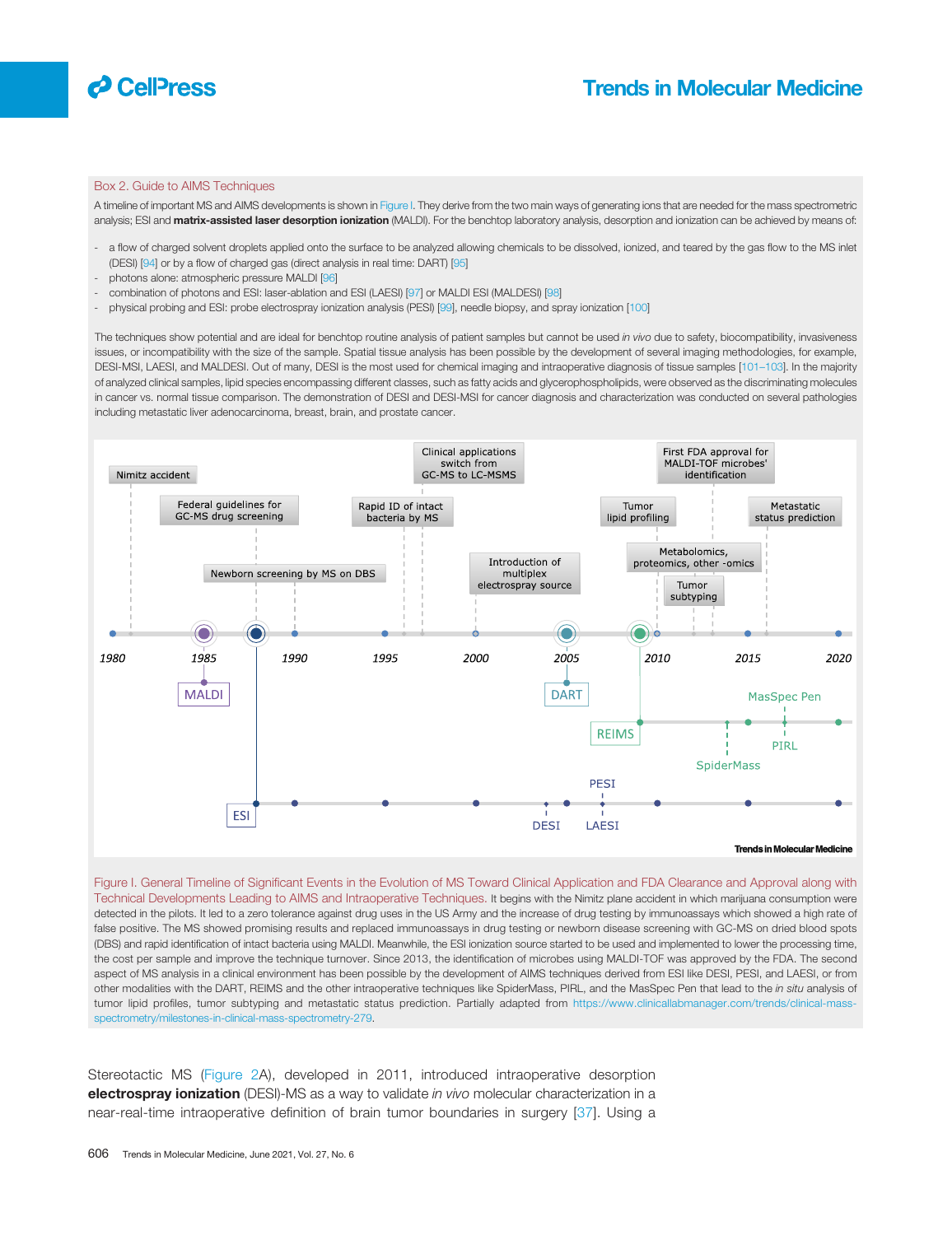# **P** CellPress



#### **Trends in Molecular Molecular Medicine**

Figure 2. Schematic of AIMS Hand-Held Probes and Their Invasiveness along with Some Examples of Applications. The diverse probes are arranged by their principle of operation: in green are the techniques based on existing surgical tools like CUSA (A) and iKnife (B). In light red represents the IR laser-based techniques such as the SpiderMass (C) and PIRL-MS (D). Blue is the solvent extraction with the MasSpec Pen (E). A close view on the probe and tissue being analyzed is shown with comparable size to visualize the systems invasiveness alongside typical spectra and 3D visualization of the classification models obtained with the technologies. (A) CUSA negative ion mode spectra of human brain gray matter (top) and white matter (bottom) and plot of first three LDA parameters of different human brain tissue samples. Adapted, with permission, from [89] (B) iKnife negative ion mode spectra from benign (top) and malignant (bottom) cervical biopsies and associated LDA model. Adapted, with permission, from [45] (licensed under CC CY-NC-ND 4.0). (C) SpiderMass Positive ion mode mass spectra obtained from necrotic, cancerous, and normal dog sarcoma biopsies and the related LDA score plot representation. Adapted, with permission, from [38]. (D) PIRL-MS spectra collected in the negative ion

*(Figure legend continued at the bottom of the next page.)*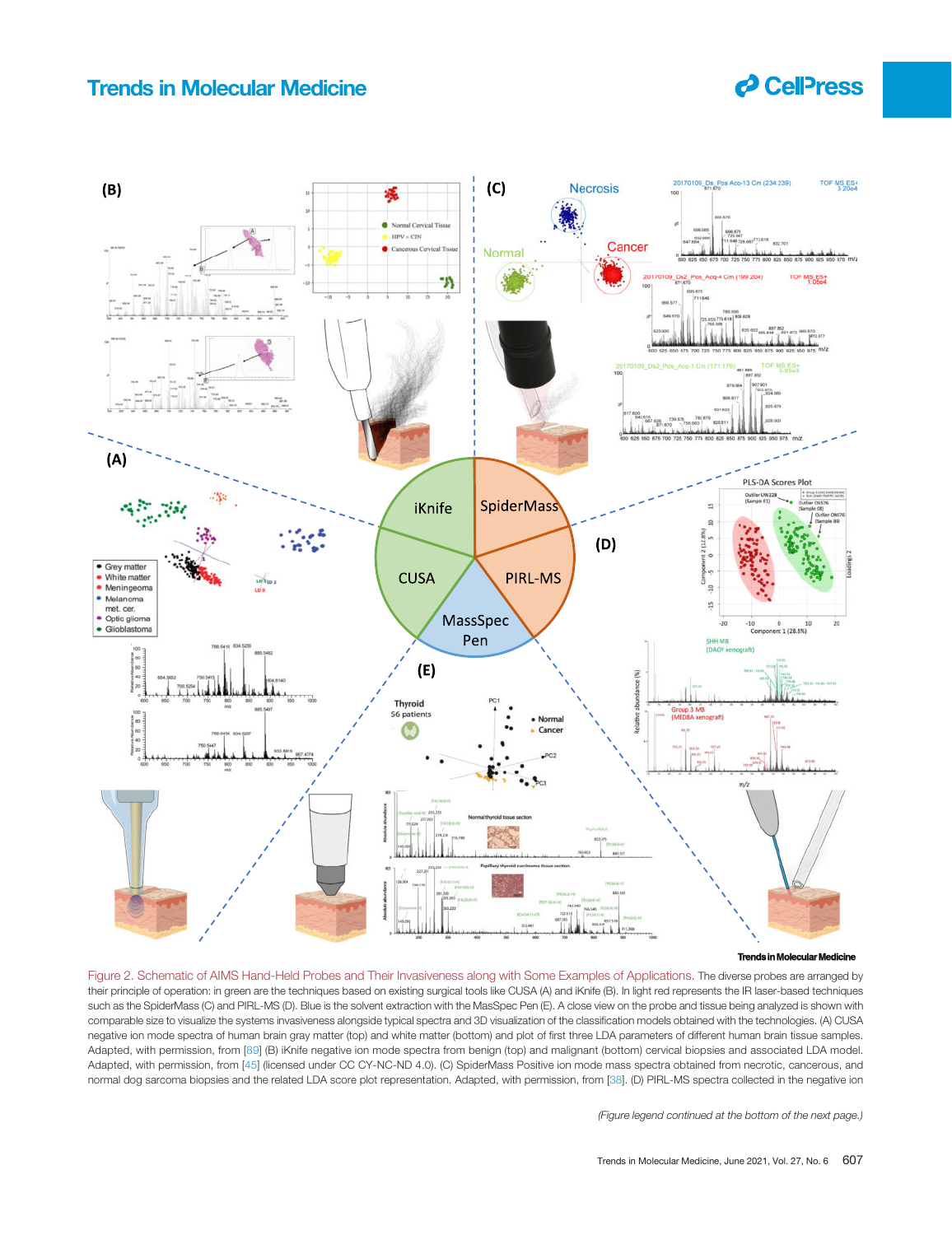

combination of surgical forceps and cavitron ultrasonic surgical aspirator (CUSA), the specimen is dissected via ultrasonic tissue ablation. Each sampling location is co-registered with preoperative MRI imaging using the GE InstaTrak surgical navigation to correlate specific m/z values to the 3D imaging MRI system. The integrated approach was tested on a human glioma patient [37] and stratification of several glioma surgical cases [39]. The same principle was used to assess glioma subtype, grade, and tumor cell concentration [40], breast cancer margin assessment [41], and meningioma molecular typing [42]. Although the concept is interesting, combining surgical tools with *ex vivo* MS analysis still suffers from the same limitations and issues as intraoperative histology with regards to the specimen sampling and response time.

The Intelligent Knife (iKnife) (Figure 2B) is a concept developed in 2009 for MS-guided surgery combining dissection with analysis [43]. Aerosols are generated by common surgical devices (electrocauterization), and subsequently turned into gas phase ions for MS analysis. They are then transmitted to the MS through plastic tubing. The instrument is equipped with a modified atmospheric interfaces featuring a heated capillary inlet and an orthogonal Venturi-pump aerosol transfer device [25]. The ions are created through the rapid evaporative ionization mass spectrometry (REIMS) interface via a droplet collision on a heated surface [24,44]. The system has been tested *in vivo*, and allowed for confident identification of normal, borderline, and malignant tissues derived from ovary [34], breast [30,31], and cervical cancer [45] patients, as well as endoscopic classification of intestinal wall, cancer, and polyps [32]. The compatibility with common surgical devices is a key advantage of this technique. However, low spatial resolution (0.5–2 mm), destruction of samples during analysis, and in consequence, impossibility for direct crossvalidation with histology are the major drawbacks [46].

### Laser-Based Techniques

Lasers are powerful rays of monochromatic and coherent photons. Used in a variety of domains including in medicine, the  $CO<sub>2</sub>$  lasers in particular can be used during surgery for precise, fast, bleeding-free cutting or vaporizing of surgical specimens with minimal postoperative pain and edema [47]. Their use has been exemplified in the field of neurosurgery [48], general cancer surgery, skin surgery and eye surgery [47]. The first attempt to use laser probes for real-time MS analysis of *ex vivo* biological tissues was reported in 2011 [49]. The study included divers' lasers  $(CO<sub>2</sub>, Nd:YAG, and nitrogen laser)$  linked to REIMS interface, as previously described [43]. The systems were tested on food-grade porcine organs, *in vivo* canine carcinoma, and *ex vivo* human colon carcinoma samples [49].

Developed in 2014, the SpiderMass (Figure 2C) is composed of a microsampling probe, transfer line, and an MS analyzer [27]. An infrared laser with a pulse width of 5–7 ns is tuned to 2.94 μm to excite the most intense vibrational band (O-H) of water molecules, in a so-called WALDI (water-assisted laser ionization/desorption) process. The system exhibits low invasiveness: 0.1– 0.3 mm<sup>3</sup> is sampled in one experiment and as a result samples are reversibly dehydrated. It is coupled to a laser fiber ending in a handpiece for contact-free screening of any surface *ex vivo* or *in vivo* [26,27,38]. The most typical spectra of direct analysis in both positive and negative ion modes consist of lipid and metabolite species [26]. The SpiderMass system has been applied to analyze *ex vivo* ovarian cancer biopsies and *in vivo* human skin [27]. Moreover, the SpiderMass system was also used to analyze *ex vivo* dog sarcoma samples, allowing for 97% correct

mode from DAOY and UW228 cell lines xenograft and its associated low complexity partial least squares discriminant analysis. Adapted, with permission, from [35]. (E) MasSpec Pen negative ion mode mass spectra obtained from a normal human thyroid tissue section (top) and a papillary thyroid carcinoma tissue section (bottom) alongside a PCA score plots representation for this tissue type. Adapted, with permission, from [28]. Abbreviations: AIMS, ambient ionization mass spectrometry; CUSA, cavitron ultrasonic surgical aspirator; LDA, linear discriminant analysis; PCA, principal component analysis; PIRL-MS, picosecond infrared laser-mass spectrometry.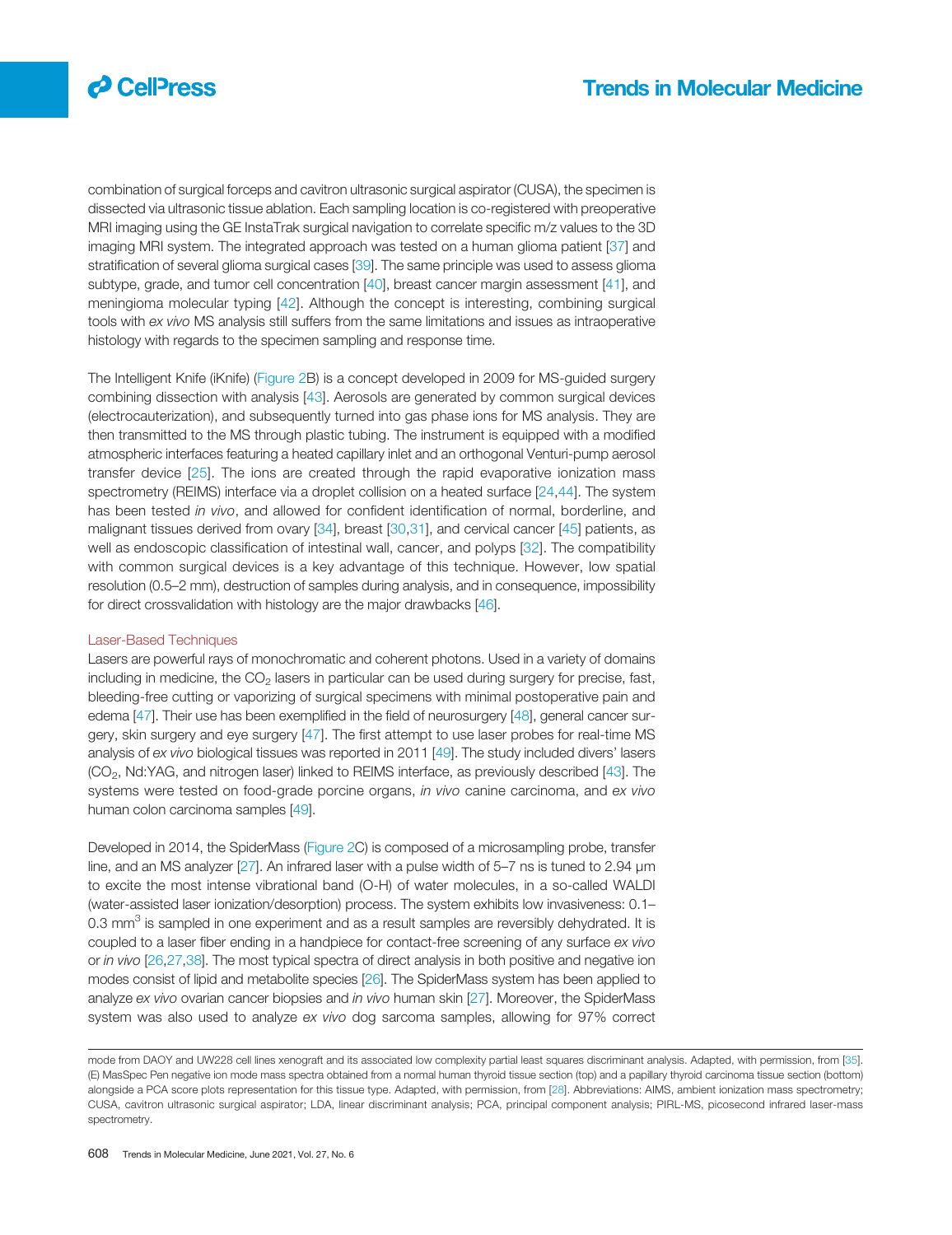

classification of tumor types and grades [38]. At present, the main disadvantage is the fragility of the bare fiber in the used setup which is prone to breakage.

The picosecond infrared laser (PIRL) was first introduced as a new concept for laser surgery with minimal postoperative scar formation [50]. Later in 2017, a handheld PIRL (Figure 2D) was directly coupled to a MS (PIRL-MS), as for SpiderMass, through a heated inlet [51]. This handheld device relies on a 300-ps impulsion duration that reduces the thermal damage to the tissue providing colder-laser ablation. However, picosecond lasers remain expensive and challenging regarding their fibering due to the peak energy for the injection into the fiber. The system was applied to subcutaneous murine xenograft tumors from different established human meduloblastoma cell lines [35]. A recent study demonstrated that the laser-extracted lipids allow immediate grading of human medulloblastoma tumors into prognostically important subgroups in 10 s. The robustness of the built classification model was tested with the 20% leave out method resulting in 95.53% correct classification rate [36].

### Extraction-Based Techniques

The MasSpec Pen (Figure 2E), developed in 2017, follows similar principles as liquid extraction surface analysis and liquid microjunction surface sampling first introduced by Kertesz and Van Berkel [52,53] in 2010. It is an automated, biocompatible, disposable handheld device that allows sampling of tissues by liquid extraction [28]. It is composed of three parts: a syringe pump delivering 4–10 μl of water to the sampling probe, PTFE tubing integrated with valves to transport the water to and from the tissue after a 3-s contact, and a pen-size device for probing the biological tissues. The use of water as solvent allows damage-free extraction of hydrophilic and amphiphilic compounds but requires the probe to be placed in tight contact with the tissue. The MasSpec Pen was used to analyze *ex vivo* human biopsies of breast, thyroid, ovary, and lung cancer and healthy tissue or *in vivo* on mice model samples [28]. The performance of the MasSpec Pen was evaluated for rapid diagnosis of high-grade serous carcinoma where it showed 96.7% clinical sensitivity and 95.7% specificity [33]. Recently, the system was used by seven different surgeons *in vivo* and on excised tissues during 100 surgeries [54].

### Statistical Treatment of the Obtained Molecular Data

AIMS probes have been developed to bring MS into the operating room and in the hands of medical personnel. The majority of the described probes are designed for two clinical settings: the first one as an online *in vivo* approach used directly during tumor resection surgeries and the second one as an offline *ex vivo* approach on the bench as a diagnostic tool for clinicians and pathologists [55]. In both *in vivo* and *ex vivo* intraoperative settings, the instrument needs to be trained to recognize cancer cells, types, or grades before used in the clinical setting (Box 1). Then intraoperatively, the device uses its training data to provide an instant feedback to the surgeon. The first (training) step is realized upstream and can be done in the research or clinical laboratory. It requires collection of data from *ex vivo* analysis of tissue sections [26] or whole excised fresh/frozen tissues [25,28] with known diagnostic to enable building a molecular database based on predefined histopathological classes. Once the mass spectra are collected, the molecular profiles can be subjected to different machine-learning (ML) algorithms. For example, principal component analysis in combination with linear discriminant analysis (PCA-LDA) has been used to create molecular databanks and to discriminate normal tissue from cancerous tissues [25,32,46], and to perform sarcoma subtyping and grading [38] and glioma patient stratification [36]. Lasso regression has been used to build classification models on MasSpec Pen data to classify lung cancer, thyroid tumor [28], as well as high-grade serous ovarian cancer versus normal tissue [33]. Recently, ML approaches have been challenged by new end-to-end deep learning algorithms, such as convolutional neural networks (CNNs) where feature extraction and classification can be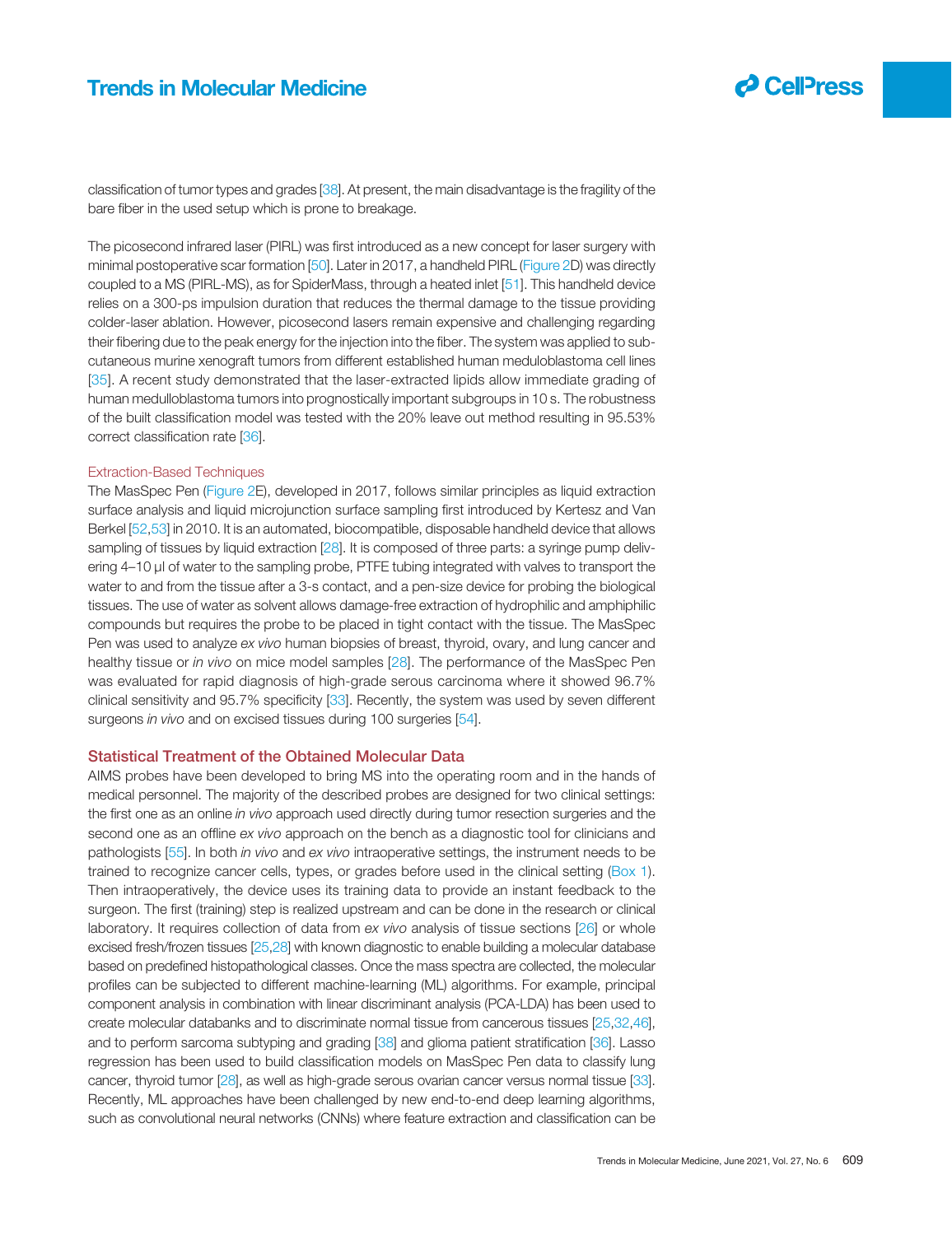# $\boldsymbol{\beta}$  CelPress

learned in one step (Box 1). In the intraoperative context, transfer learning approaches have been explored to improve classification rates of several biological samples including sarcoma subtyping analyzed by the SpiderMass [56].

Once the classification models are built, they can be tested through different crossvalidation techniques and on blind samples. Hence, in a second step, the classification models will be reinterrogated in real time during the surgery. Specific software (i.e., Recognition, MediMass Ltd, LiveID) [26] has been developed to correlate real-time molecular profiles to the prebuilt classification models which will allow for *in vivo* classification during the surgery and prompt a simple readout to the surgeon. The readout is simplified for the clinician; for example, a color-code readout.

### Pros and Cons of AIMS Probes Compared to Other Emerging In Vivo Guidance **Technologies**

Concomitantly with AIMS probes, other new technologies based on fluorescence, **optical** coherence tomography (OCT) and Raman spectroscopy have emerged for real-time analysis that also hold several interesting features for intraoperative margin evaluation. A comparison of the various hand-held or goggled *in vivo* guidance technologies, in terms of their appropriateness in the intraoperative context, is shown in Table 1.

**Fluorescence-guided surgery** (FGS) encompasses the broadest range of clinically approved and commercially available imaging systems and fluorophores [57]. Particularly, near-infrared (NIR) and autofluorescence imaging handheld systems such as the photodynamic eye (Hamamatsu Photonics), Fluobeam (Fluoptics), and Artemis (Quest Medical Imaging BV) offer real-time, *in vivo* tumor and surgical margin visualization. The models are operator friendly with low intraoperator variability. Contrary to AIMS probes, fluorescence requires the use of targeted fluorophores to indicate the precise location of primary tumors [58], lymph nodes [59], and aid in surgical resection [60,61]. The use of intrinsic autofluorescence can also indicate specific tissue properties, for example, to identify parathyroid glands [62,63]. An interesting experimental system in its early stages of clinical studies is the fluorescence-goggle assisted imaging and navigation system that allows hands-free operation. The device was first validated in animal studies and later for hepatocellular carcinoma detection in humans [64,65]. It is affordable, portable, user-friendly, and equipped with telemedicine capability (Figure 3A). High-resolution fluorescence imaging has several limitations due to absorption and scattering but offers greater penetration depth than other techniques. The goggled imaging devices show great promise and even permit a hand-free approach opposed to other handheld devices.

OCT is a high-resolution optical approach with similar functionality and use as US. OCT scanners provide iterative quantitative imaging information for intraoperative use [66–68]. A handheld OCT device was used in a multicenter study for *ex vivo* intraoperative assessment of final surgical margin during BCS [69] (Figure 3B). In a translational study, *in vivo* label-free, video-based imaging was introduced by a unique custom-built portable OCT system [70] to assess the BCS margins and the resection bed with >90% mean sensitivity and specificity. The principal difficulties of OCT scanners are sterility and operator stability, which limits the resolution and reproducibility. Indeed, the OCT probe and attached cord need to be wrapped in sterile drapes before being used in the operative field. Sterilization is also mandatory for AIMS probes and except for the laser-based probes, the surgeons are also required to use disposable tips or device to avoid cross-contamination.

Raman and AIMS probes are more closely related with regard to functionality and data acquisition and processing for interpretation. They both provide the ability to detect molecular information for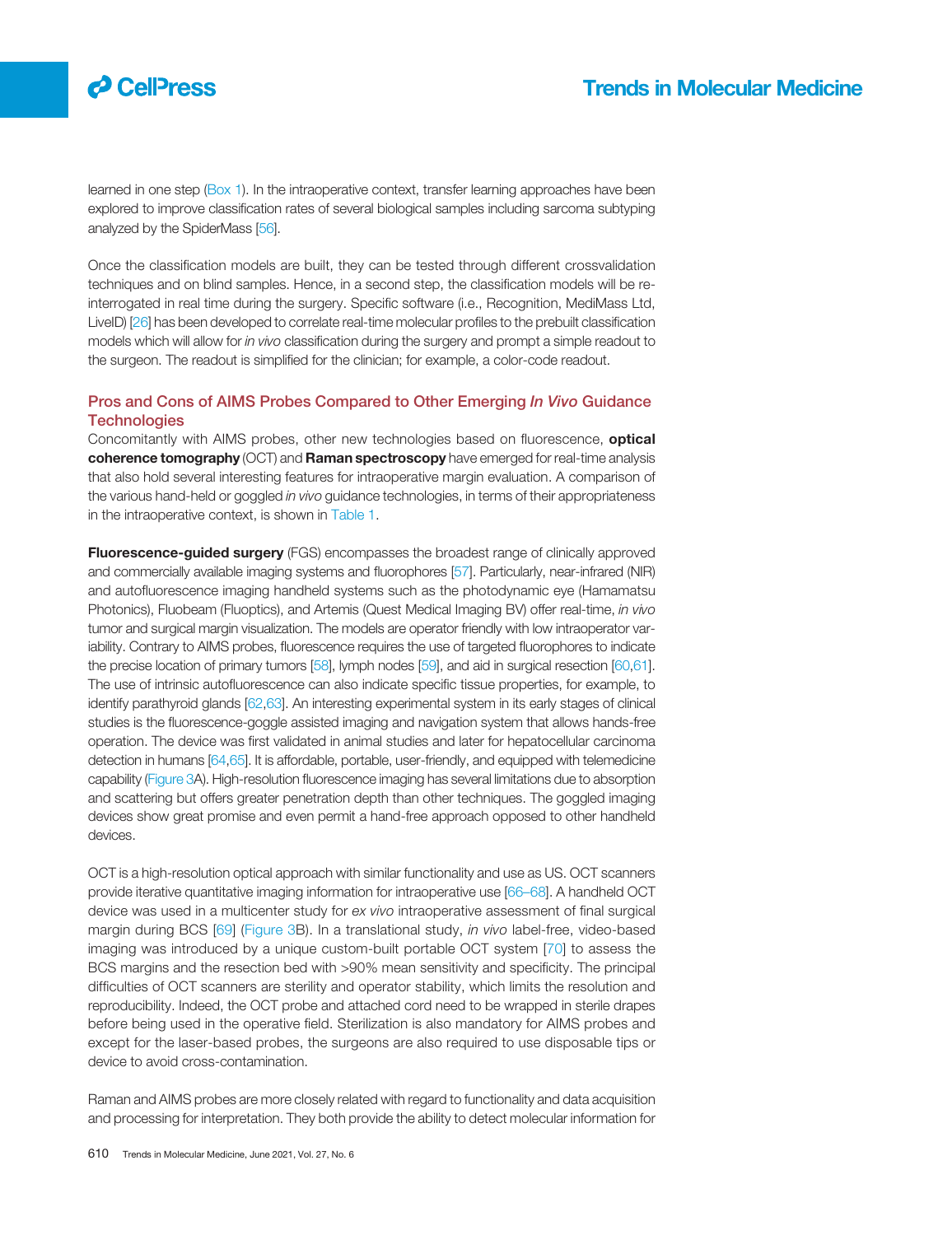| 3<br>å                         |                                                                                        |
|--------------------------------|----------------------------------------------------------------------------------------|
| I<br>l<br>I                    |                                                                                        |
| I                              |                                                                                        |
| ١                              | ĺ                                                                                      |
| ١<br>J                         |                                                                                        |
|                                |                                                                                        |
|                                |                                                                                        |
|                                |                                                                                        |
|                                |                                                                                        |
|                                | $\overline{\phantom{a}}$                                                               |
| ١                              |                                                                                        |
|                                |                                                                                        |
|                                |                                                                                        |
|                                | Ì                                                                                      |
|                                |                                                                                        |
| J                              | Ē                                                                                      |
| I<br>֕                         | ׅׅ֪ׅ֪ׅ֪ׅ֡֡֡֬֝֬֝֬֝֬֝֬ <b>֚</b>                                                          |
|                                | $\mathfrak{c}$                                                                         |
| l<br>$\overline{\mathfrak{a}}$ |                                                                                        |
| ١                              | i                                                                                      |
|                                |                                                                                        |
| ļ                              |                                                                                        |
| n.                             | $\ddot{ }$                                                                             |
| i<br>l                         |                                                                                        |
| I                              |                                                                                        |
| I<br>$\mathbf$<br>١<br>j<br>į  |                                                                                        |
| l                              |                                                                                        |
| ֺ֚֝֬<br>I<br>I                 |                                                                                        |
|                                | i                                                                                      |
|                                | ֖֖֖֖ׅׅ֪ׅ֪ׅ֪ׅ֪ׅ֖֪֪ׅ֚֚֚֚֚֚֚֚֚֚֚֚֡֝֝֬֝֬֝֝֬֝֬֝֬֝֬֝֬֝֝֬֝֬֝֬֝֬֝֬֝֝֬֝֬֝֬֝֬֝֬֝֬֝֬֝֬֝֬֝֬֝֬֝֬֝֝֬ |
| Ï<br>į<br>l<br>I               | l                                                                                      |

|                                |                                        |                                         |                                           | able 1. Overview and Comparison of Detection, <i>In Vivo/Ex Vivo</i> Use, Penetration Depth, Spatial Resolution, Speed, Sensitivity, and Specificity of the Emerging Handheld Techniques |                                                              |                               |                                                       |                              |
|--------------------------------|----------------------------------------|-----------------------------------------|-------------------------------------------|------------------------------------------------------------------------------------------------------------------------------------------------------------------------------------------|--------------------------------------------------------------|-------------------------------|-------------------------------------------------------|------------------------------|
| Emerging handheld probes       |                                        | Detection                               | ex vivo<br>ln vivol                       | Penetration depth                                                                                                                                                                        | resolution<br>Spatial                                        | Speed                         | Sensitivity/<br>specificity                           | Refs                         |
|                                | Photodynamic<br>eye (PDE) <sup>a</sup> | ICG fluorescence                        | ovin ul                                   | 1 cm                                                                                                                                                                                     | $\sim 10$ µm                                                 | Millisecond<br>range          |                                                       | [60, 61]                     |
|                                | Fluobeam <sup>a</sup>                  | autofluorescence<br>ICG or              | ovin ul                                   | 1 cm                                                                                                                                                                                     | $\sim 10$ µm                                                 | Millisecond<br>range          | Superficial tissue                                    | [62]                         |
| Fluorescence-guided<br>surgery | Artemis <sup>a</sup>                   | autofluorescence<br>ICG or              | In vivo                                   | 1 cm                                                                                                                                                                                     | $\sim 10$ µm                                                 | Millisecond<br>range          | high sensitivity<br>but decrease<br>with depth        | [63]                         |
|                                | Goggle-assisted<br>imaging             | <b>ICG fluorescence</b>                 | In vivo                                   | $5-15$ mm                                                                                                                                                                                | working distance<br>$FOV$ 12 cm $\times$ 10<br>$cm$ at 5 $m$ | frames/s<br>$\frac{2}{1}$     |                                                       | [64,65]                      |
| <b>TOO</b>                     | surgical OCT<br>Handheld<br>probe      | Optical imaging                         | ln vivol<br>ex vivo                       | $1 - 2$ mm                                                                                                                                                                               | $2-10 \mu m$                                                 | frames/s<br>11.5              | specificity ex vivo<br>91.7% sensitivity<br>and 92.1% | [70]                         |
|                                | surgical OCT<br>Handheld<br>probe      | Optical imaging                         | Ex vivo                                   | $2 - 3$ mm                                                                                                                                                                               | $<15$ µm                                                     | scan speed<br>$>2.3$ cm/s     | 80% sensitivity<br>specificity<br>and 69%             | [69]                         |
|                                | Raman probe<br>Intraoperative          | Raman lipid and<br>protein spectra      | ovin ul                                   | 1mm                                                                                                                                                                                      | $0.5 \, \text{mm}$                                           | acquisitions<br>$0.2$ s/three | specificity >90%<br>Sensitivity and                   | $[78]$                       |
| Raman                          | Optical biopsy<br>needle               | Raman lipid and<br>protein spectra      | collection<br>biopsy<br>during<br>In situ | 1mm                                                                                                                                                                                      | $0.5 \, \text{mm}$                                           | $0.5 + 2s$                    | Sensitivity 80%<br>and specificity<br>90%             | [79]                         |
|                                | i-Knife <sup>a</sup>                   | Mass lipid and<br>metabolite<br>spectra | ex vivo<br>In vivo/                       | $-3.65$ mm                                                                                                                                                                               | $0.5 - 2$ mm                                                 | $\circ$<br>S                  | specificity >90%<br>Sensitivity and                   | $[25, 26, 30 - 32, 44 - 46]$ |
| AIMS handheld                  | SpiderMass                             | Mass lipid and<br>metabolite<br>spectra | ex vivo<br>In vivo/                       | 2-4 µm/ laser shot                                                                                                                                                                       | 400-500 µm                                                   | $\omega$<br>S                 | specificity >90%<br>Sensitivity and                   | [26,27,38]                   |
| probes                         | <b>PIRL</b>                            | Mass lipid and<br>metabolite<br>spectra | Ex vivo/in<br>situ                        | 300 µm with 2-10 mm/s<br>movement                                                                                                                                                        | $-500 \mu m$                                                 | 10s                           | specificity >90%<br>Sensitivity and                   | [35, 36, 51]                 |
|                                | MassSpec Pen                           | Mass lipid and<br>metabolite<br>spectra | In vivo/<br>ex vivo                       | Chemical-extraction-based<br>penetration                                                                                                                                                 | $0.5 - 5$ mm                                                 | $\omega$<br>S                 | specificity >90%<br>Sensitivity and                   | [28,33,54]                   |
|                                |                                        |                                         |                                           |                                                                                                                                                                                          |                                                              |                               |                                                       |                              |

<sup>&</sup>lt;sup>8</sup>Commercially available and clinically tested probes. Note that the iKnife is commercially available solely for research purposes. <sup>a</sup>Commercially available and clinically tested probes. Note that the iKnife is commercially available solely for research purposes.

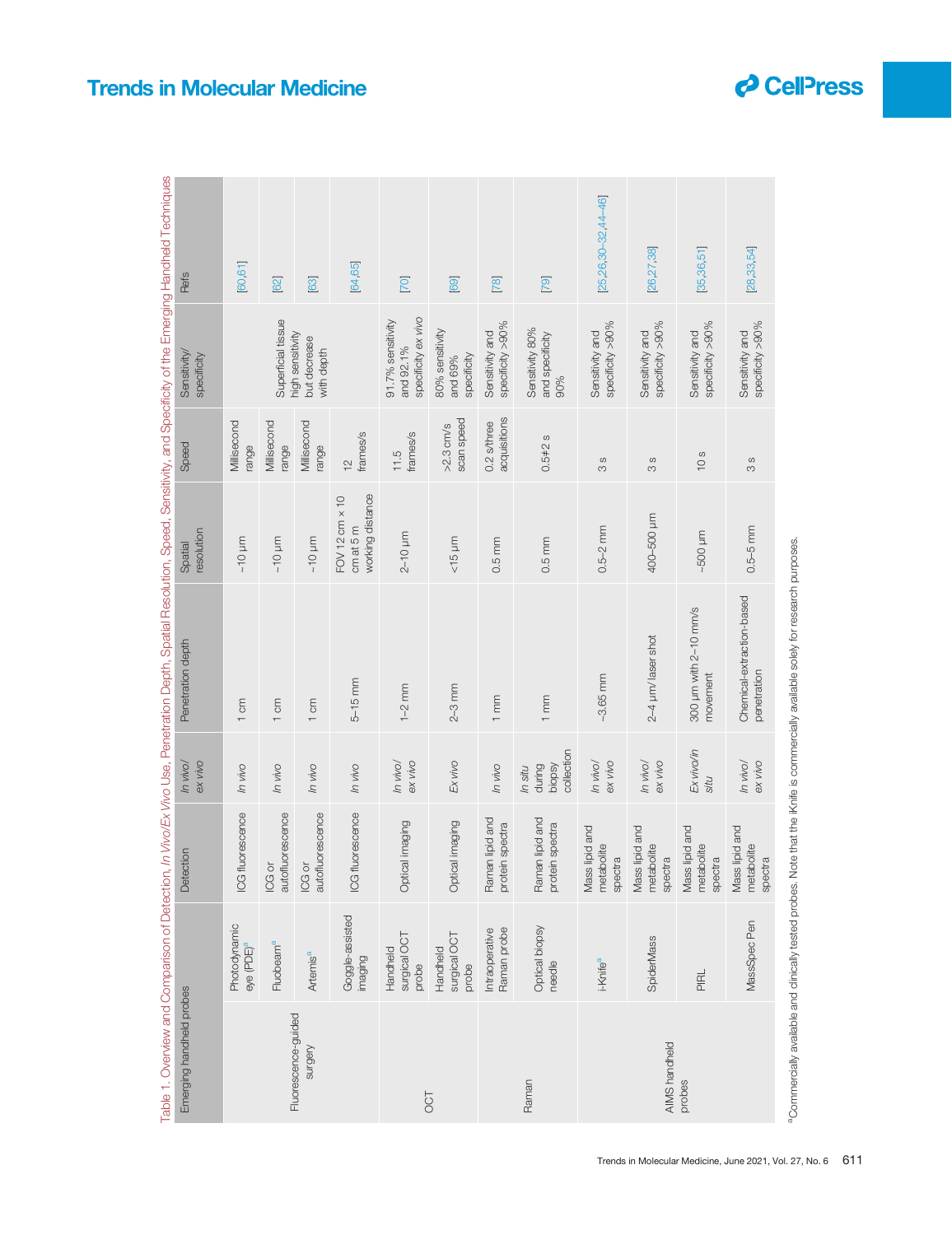



#### **Trends in Molecular Molecular Medicine**

Figure 3. Emerging *In Vivo* Hand-Held Devices for Intraoperative Guidance Based on Optical and Spectroscopic Analysis. (A) Fluorescence-goggle-assisted imaging and navigation system (top). Optical image (bottom left) and fluorescence information (bottom right) displayed in the goggle eyepiece during hepatocellular carcinoma resection. Adapted, with permission, from [65]. Hand-held optical coherence tomography system (i) and *ex vivo* breast shaving margin assessment (ii). Adapted, with permission, from [69]. (C) Hand-held contact Raman spectroscopy probe for *in vivo* assessment during glioma surgery. Adapted, with permission, from [79]. The figure is licensed under a Creative Commons Attribution 4.0 International License.

tissue specific features and hence, distinguish healthy and cancer tissue. Spontaneous and stimulated Raman scattering (SRS) have been progressively used in intraoperative cancer diagnosis [71–77]. Although spontaneous Raman is less sensitive than SRS, it has been used for *in vivo* analysis in brain cancer [78,79], real-time analysis of skin and nasopharyngeal carcinoma [80,81], while NIR confocal Raman has been used for investigation of cervical cancer [82]. In particular, the hand-held devices for surgical guidance and *in vivo* fingerprinting are able to distinguish between normal tissue, tumor tissue, and necrosis with accuracies >90% in patients with grade 2–4 gliomas or metastasis associated with lung, colon, and skin cancer [79,83] (Figure 3C). However, Raman requires emission enhancement and proper illumination setup to limit the external light source interference. It also requires sophisticated micrometerscale light filtering components to extract tissue-specific signatures. Compared to AIMS probes, Raman is not invasive and also offers 2D imaging capabilities or 3D by stacking images or measuring at different depths.

Apart from FGS, most of the Raman and OCT studies were performed *ex vivo* with only one *in vivo* study currently published for both techniques. In contrast, three AIMS systems were evaluated during *in vivo*, real-time analysis in surgery. The iKnife system was first used *in vivo* during canine oncological surgery [24]. The second system, the SpiderMass, was implemented in a veterinary operating theater and tested on a canine patient to evaluate the low invasiveness of the system [38]. The MasSpec pen device was recently used by seven different surgeons and demonstrated *in vivo* during 100

### Clinician's Corner

New tools are emerging for intraoperative assessment, which are not traditional medical technologies, such as Raman or MS. These technologies are minimally invasive and could even be operated *in vivo* while avoiding the use of labeled tracers.

MS has demonstrated unprecedented sensitivity and specificity compared to other tools particularly in distinguishing cancer tissues and even providing access to cancer grade, type, or subtype.

New MS devices operating *in vivo* and in real time have recently been developed and were successfully showcased in the operating theater. MS systems provide instant feedback to surgeons and are foreseen as a novel tool for surgery guidance, to accurately delineate the tumor margins and find the locoregional extension of the cancer.

MS systems are based on AI and are trained to recognize cancer cells. Their performances will continue to improve through, in particular, the development of novel deep learning solutions.

Robotics associated with MS devices is the next step for these new tools. They will open the door to new surgical instruments based on a molecular eye for real-time diagnosis. These new devices will help surgeons in their decision-making and will allow personalized patient therapies.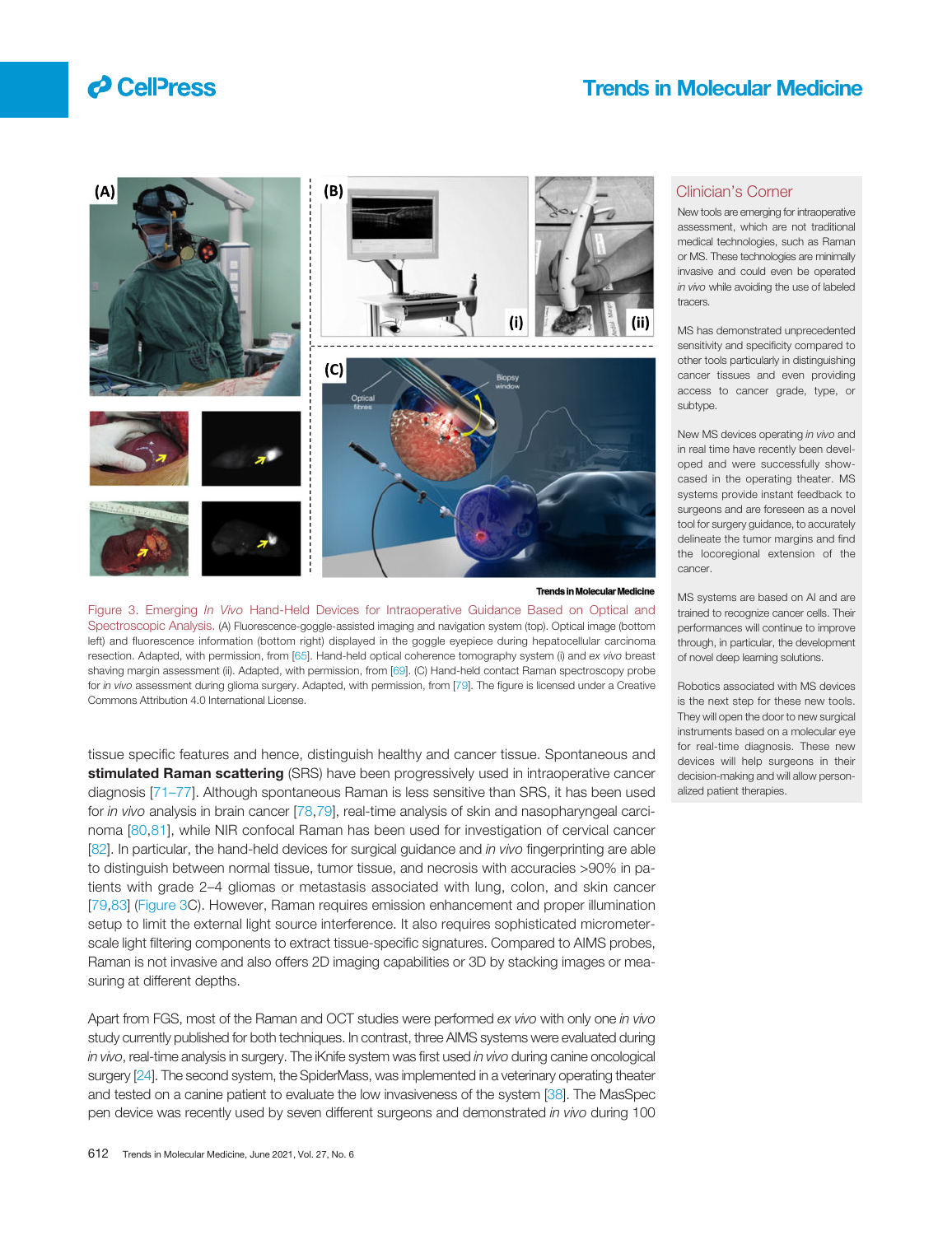

operations [54]. Still, the AIMS probes are facing technical challenges to be addressed such as the portability of such systems and their reproducibility/robustness.

### Concluding Remarks

Many efforts have been made in the past decade to improve intraoperative cancer margin delineation and diagnosis. New emerging technologies have shown great potential to pave the way for intraoperative guidance, particularly Raman and MS. For example, intraoperative MS has been shown to provide minute *ex vivo* and *in vivo* analysis of cancer tissue with high specificity and sensitivity. There are, however, still many challenges to be addressed for these technologies to become the next gold standard in cancer surgery. It will include the miniaturization and design of the probes, multicentric studies, the development of imaging, the refinement of bioinformatic solutions and the design of autonomous devices (see Outstanding Questions). We also foresee development of the devices for surgical interventions as add-ons in robotic- assisted tools such as the Da Vinci Robot (Intuitive Surgical) [84] or RoSA (Zimmer Biomet) [85] and combined with AI screening tools for minimally invasive and guided surgery. Some efforts have already been made in that direction with the development of the endoscopic REIMS system [32] and the coupling of the MasSpec Pen with the Da Vinci Robot on a porcine model simulation [86]. Autonomous surgical robots are also a clear direction enabled by SpiderMass-guided surgery [87]. Finally, the future vision for surgery 2.0 is certainly based on autonomous robotic devices for guidance of the MS probe in minimally invasive surgery. Such systems are foreseen to be coupled to augmented reality, as the PIRL-MS in preliminary *ex vivo* experiments with the optical surgical tracking system [88], to provide surgeons with the right decision-making. While there are still many roadblocks ahead before the probes can be widely accepted as medical tools in routine clinical use, the recently developed MS probes are moving toward rapid, ease-of use, and costeffective solutions for improved patient care.

### Declaration of Interests

No interests are declared.

#### **References**

- 1. Siegel, R.L. *et al.* (2020) Cancer statistics, 2020. *CA Cancer J. Clin.* 70, 7–30
- 2. Shin, D. and Park, S.-S. (2013) Clinical importance and surgical decision-making regarding proximal resection margin for
- gastric cancer. *World J. Gastrointest. Oncol.* 5, 4–11 3. Jacobs, L. (2008) Positive margins: the challenge continues for
- breast surgeons. *Ann. Surg. Oncol.* 15, 1271–1272 4. Buchholz, T.A. *et al.* (2014) Margins for breast-conserving surgery with whole-breast irradiation in stage I and II invasive breast cancer: American Society of Clinical Oncology Endorsement of the Society of Surgical Oncology/American Society for Radiation Oncology Consensus Guideline. *J. Clin. Oncol.* 32, 1502–1506
- 5. Pugh, S.A. *et al.* (2016) Site and stage of colorectal cancer influence the likelihood and distribution of disease recurrence and postrecurrence survival: data from the FACS randomized controlled trial. *Ann. Surg.* 263, 1143–1147
- 6. Raziee, H.R. *et al.* (2012) Systematic review of the predictors of positive margins in gastric cancer surgery and the effect on survival. *Gastric Cancer* 15, 116–124
- 7. Weissleder, R. and Pittet, M.J. (2008) Imaging in the era of molecular oncology. *Nature* 452, 580–589
- 8. Grimson, W.E.L. *et al.* (1996) An automatic registration method for frameless stereotaxy, image guided surgery, and enhanced reality visualization. *IEEE Trans. Med. Imaging* 15, 129–140
- 9. Scheuering, M. *et al.* (2003) Intraoperative augmented reality for minimally invasive liver interventions. In *Medical Imaging 2003: Visualization, Image-Guided Procedures, and Display* (5029) (Galloway, R.L., ed.), pp. 407–417, International Society for Optics and Photonics
- 10. Nimsky, C. and Carl, B. (2015) Intraoperative imaging. In *Image-Guided Neurosurgery* (Golby, A.J., ed.), pp. 163–190, Academic Press
- 11. Göksel, O. and Székely, G. (2014) Computational support for intraoperative imaging and IGT. In *Intraoperative Imaging and Image-Guided Therapy* (Jolesz, F., ed.), pp. 63–77, Springer Science & Business Media
- 12. Nijmeh, A.D. *et al.* (2005) Image-guided navigation in oral and maxillofacial surgery. *Br. J. Oral Maxillofac. Surg.* 43, 294–302 13. Ginat, D.T. *et al.* (2014) 3 Tesla intraoperative MRI for brain
- tumor surgery. *J. Magn. Reson. Imaging* 39, 1357–1365
- 14. Mondal, S.B. *et al.* (2014) Real-time fluorescence image-guided oncologic surgery. In *Advances in Cancer Research* (124) (Pomper, M.G. and Fisher, P.B., eds), pp. 171–211, Academic Press
- 15. van Vledder, M.G. *et al.* (2010) The effect of steatosis on echogenicity of colorectal liver metastases on intraoperative ultrasonography. *Arch. Surg.* 145, 661–667
- 16. Joo, I. (2015) The role of intraoperative ultrasonography in the diagnosis and management of focal hepatic lesion *Ultrasonography* 34, 246–257
- 17. Sahani, D.V. *et al.* (2004) Intraoperative US in patients undergoing surgery for liver neoplasms: comparison with MR imaging. *Radiology* 232, 810–814
- 18. Pradipta, A.R. *et al.* (2020) Emerging technologies for real-time intraoperative margin assessment in future breast-conserving surgery. *Adv. Sci.* 7, 1901519
- 19. Nowikiewicz, T. *et al.* (2019) Clinical outcomes of an intraoperative surgical margin assessment using the fresh frozen section method in patients with invasive breast cancer undergoing breast-conserving surgery – a single center analysis. *Sci. Rep.* 9, 13441

### Outstanding Questions

How can real-time *in vivo* molecular analysis devices be pushed forward to enable intraoperative rapid and real-time *in vivo* imaging? Many of the systems provide point analysis but their development into an imaging modality is mandatory for accurate margin delineation.

How can these different devices be compatible for integration into minimally invasive surgical devices? The systems were generally tested during open surgery. However, there is a clear benefit of minimally invasive surgery for patients, and it is important to find a way to miniaturize the molecular devices to make them compatible with the surgical practices.

How would new AI solutions benefit the real-time molecular systems? AI is indeed foreseen to help with improving the performances of the systems for a better training of the system and more accurate level of information feedback.

Can we take advantage of novel robotic technologies to turn real-time molecular devices into autonomous systems that would be externally piloted by surgeons through augmented reality?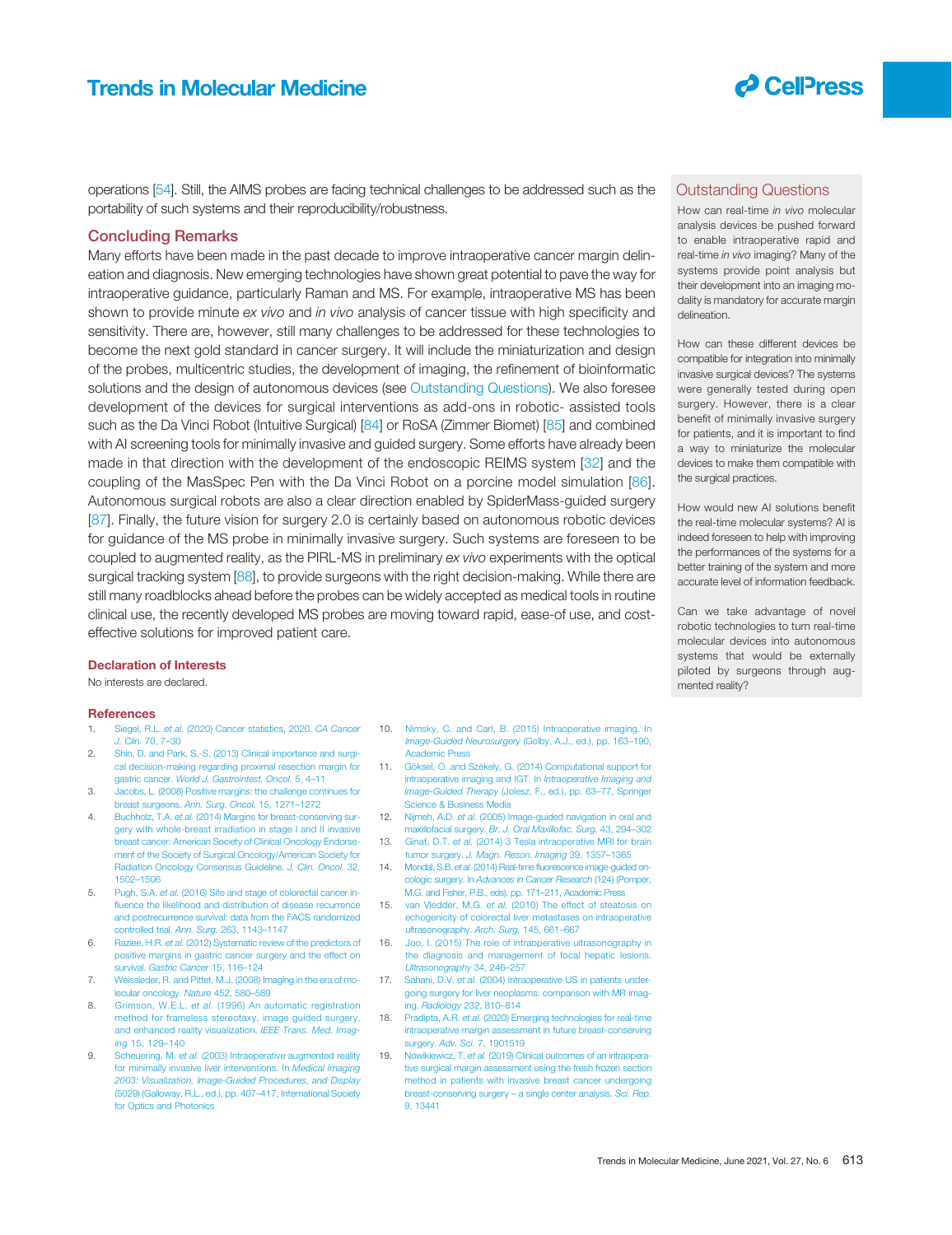## **O** CelPress

### Trends in Molecular Medicine

- 20. O'Kelly Priddy, C.M. *et al.* (2016) The importance of surgical margins in breast cancer. *J. Surg. Oncol.* 113, 256–263
- 21. van den Bent, M.J. (2010) Interobserver variation of the histopathological diagnosis in clinical trials on glioma: a clinician's perspective. *Acta Neuropathol. (Berl.)* 120, 297–304
- 22. Stoean, C. *et al.* (2019) How much and where to use manual guidance in the computational detection of contours for histopathological images? *Soft. Comput.* 23, 3707–3722
- 23. Litjens, G. *et al.* (2016) Deep learning as a tool for increased accuracy and efficiency of histopathological diagnosis. *Sci. Rep.* 6, 1–11
- 24. Balog, J. *et al.* (2010) Identification of biological tissues by rapid evaporative ionization mass spectrometry. *Anal. Chem.* 82, 7343–7350
- 25. Balog, J. *et al.* (2013) Intraoperative tissue identification using rapid evaporative ionization mass spectrometry. *Sci. Transl. Med.* 5, 194ra93
- 26. Ogrinc, N. *et al.* (2019) Water-assisted laser desorption/ ionization mass spectrometry for minimally invasive in vivo and real-time surface analysis using SpiderMass. *Nat. Protoc.* 14, 3162–3182
- 27. Fatou, B. *et al.* (2016) *In vivo* real-time mass spectrometry for guided surgery application. *Sci. Rep.* 6, 25919
- 28. Zhang, J. *et al.* (2017) Nondestructive tissue analysis for *ex vivo* and *in vivo* cancer diagnosis using a handheld mass spectrometry system. *Sci. Transl. Med.* 9, eaan3968
- 29. Holzlechner, M. *et al.* (2019) Mass spectrometry imaging to detect lipid biomarkers and disease signatures in cancer. *Cancer Rep.* 2, e1229
- 30. St John, E.R. *et al.* (2017) Rapid evaporative ionisation mass spectrometry of electrosurgical vapours for the identification of breast pathology: towards an intelligent knife for breast cancer surgery. *Breast Cancer Res.* 19, 59
- 31. Vaysse, P.-M. *et al.* (2020) Stromal vapors for real-time molecular guidance of breast-conserving surgery. *Sci. Rep.* 10, 20109
- 32. Balog, J. *et al.* (2015) *In vivo* endoscopic tissue identification by rapid evaporative ionization mass spectrometry (REIMS). *Angew. Chem. Int. Ed Engl.* 54, 11059–11062
- 33. Sans, M. *et al.* (2019) Performance of the MasSpec Pen for rapid diagnosis of ovarian cancer. *Clin. Chem.* 65, 674–683
- 34. Phelps, D.L. *et al.* (2018) The surgical intelligent knife distinguishes normal, borderline and malignant gynaecological tissues using rapid evaporative ionisation mass spectrometry (REIMS). *Br. J. Cancer* 118, 1349–1358
- 35. Woolman, M. *et al.* (2017) Rapid determination of medulloblastoma subgroup affiliation with mass spectrometry using a handheld picosecond infrared laser desorption probe †Electronic supplementary information (ESI) available. *Chem. Sci.* 8, 6508–6519
- 36. Woolman, M. *et al.* (2019) Picosecond infrared laser desorption mass spectrometry identifies medulloblastoma subgroups on intrasurgical timescales. *Cancer Res.* 79, 2426–2434
- 37. Agar, N.Y.R. *et al.* (2011) Development of stereotactic mass spectrometry for brain tumor surgery. *Neurosurgery* 68, 280–290
- 38. Saudemont, P. *et al.* (2018) Real-time molecular diagnosis of tumors using water-assisted laser desorption/ionization mass spectrometry technology. *Cancer Cell* 34, 840–851.e4
- 39. Eberlin, L.S. *et al.* (2013) Ambient mass spectrometry for the intraoperative molecular diagnosis of human brain tumors. *Proc. Natl. Acad. Sci. U. S. A.* 110, 1611–1616
- 40. Calligaris, D. *et al.* (2013) Mass spectrometry imaging as a tool for surgical decision-making. *J. Mass Spectrom.* 48, 1178–1187
- 41. Calligaris, D. *et al.* (2014) Application of desorption electrospray ionization mass spectrometry imaging in breast cancer margin analysis. *Proc. Natl. Acad. Sci.* 111, 15184–15189
- 42. Calligaris, D. *et al.* (2015) Molecular typing of meningiomas by desorption electrospray ionization mass spectrometry imaging for surgical decision-making. *Int. J. Mass Spectrom.* 377, 690–698
- 43. Schäfer, K.-C. *et al.* (2009) *In vivo*, *in situ* tissue analysis using rapid evaporative ionization mass spectrometry. *Angew. Chem. Int. Ed.* 48, 8240–8242
- 44. Balog, J. *et al.* (2016) Identification of the species of origin for meat products by rapid evaporative ionization mass spectrometry. *J. Agric. Food Chem.* 64, 4793–4800
- 45. Tzafetas, M. *et al.* (2020) The intelligent knife (iKnife) and its intraoperative diagnostic advantage for the treatment of cervical disease. *Proc. Natl. Acad. Sci.* 117, 7338–7346
- 46. St John, E.R. *et al.* (2017) Rapid evaporative ionisation mass spectrometry of electrosurgical vapours for the identification of breast pathology: towards an intelligent knife for breast cancer surgery. *Breast Cancer Res. BCR* 19, 59
- 47. Fitzpatrick, R.E. and Goldman, M.P. (1995) Advances in carbon dioxide laser surgery. *Clin. Dermatol.* 13, 35–47
- 48. Belykh, E. *et al.* (2017) Laser application in neurosurgery. *Surg. Neurol. Int.* 8
- 49. Schäfer, K.-C. *et al.* (2011) *In situ*, real-time identification of biological tissues by ultraviolet and infrared laser desorption ionization mass spectrometry. *Anal. Chem.* 83, 1632–1640
- 50. Franjic, K. *et al.* (2009) Laser selective cutting of biological tissues by impulsive heat deposition through ultrafast vibrational excitations. *Opt. Express* 17, 22937–22959
- 51. Woolman, M. *et al.* (2017) Optimized mass spectrometry analysis workflow with polarimetric guidance for *ex vivo* and *in situ* sampling of biological tissues. *Sci. Rep.* 7, 468
- 52. Berkel, G.J.V. *et al.* (2008) Liquid microjunction surface sampling probe electrospray mass spectrometry for detection of drugs and metabolites in thin tissue sections. *J. Mass Spectrom.* 43, 500–508
- 53. Kertesz, V. and Van Berkel, G.J. (2010) Liquid microjunction surface sampling coupled with high-pressure liquid chromatography–electrospray ionization-mass spectrometry for analysis of drugs and metabolites in whole-body thin tissue sections. *Anal. Chem.* 82, 5917–5921
- 54. Zhang, J. *et al.* (2020) Direct molecular analysis of *in vivo* and freshly excised tissues in human surgeries with the MasSpec Pen technology. *medRxiv* Published online December 16, 2020. https://doi.org/10.1101/2020.12.14.20248101
- 55. Ifa, D.R. and Eberlin, L.S. (2016) Ambient ionization mass spectrometry for cancer diagnosis and surgical margin evaluation. *Clin. Chem.* 62, 111–123
- 56. Seddiki, K. *et al.* (2020) Cumulative learning enables convolutional neural network representations for small mass spectrometry data classification. *Nat. Commun.* 11, 5595
- 57. Zhang, R.R. *et al.* (2017) Beyond the margins: real-time detection of cancer using targeted fluorophores. *Nat. Rev. Clin. Oncol.* 14, 347–364
- 58. Zhang, Y.-M. *et al.* (2017) Liver tumor boundaries identified intraoperatively using real-time indocyanine green fluorescence imaging. *J. Cancer Res. Clin. Oncol.* 143, 51–58
- 59. Tagaya, N. *et al.* (2011) A novel approach for sentinel lymph node identification using fluorescence imaging and image overlay navigation surgery in patients with breast cancer. *World J. Surg.* 35, 154–158
- 60. Gotoh, K. *et al.* (2009) A novel image-guided surgery of hepatocellular carcinoma by indocyanine green fluorescence imaging navigation. *J. Surg. Oncol.* 100, 75–79
- 61. Nanashima, A. *et al.* (2019) Efficacy of hepatic segmental visualization using indocyanine green photodynamic eye imaging. *World J. Surg.* 43, 1308–1312
- 62. Falco, J. *et al.* (2016) Cutting edge in thyroid surgery: autofluorescence of parathyroid glands. *J. Am. Coll. Surg.* 223, 374–380
- 63. van Driel, P.B.A.A. *et al.* (2015) Characterization and evaluation of the artemis camera for fluorescence-guided cancer surgery. *Mol. Imaging Biol.* 17, 413–423
- 64. Liu, Y. *et al.* (2011) Hands-free, wireless goggles for nearinfrared fluorescence and real-time image-guided surgery. *Surgery* 149, 689–698
- 65. Liu, Y. *et al.* (2013) First in-human intraoperative imaging of HCC using the fluorescence goggle system and transarterial delivery of near-infrared fluorescent imaging agent: a pilot study. *Transl. Res.* 162, 324–331
- 66. Hamdoon, Z. *et al.* (2016) Optical coherence tomography in the assessment of oral squamous cell carcinoma resection margins. *Photodiagn. Photodyn. Ther.* 13, 211–217
- 67. Bhattacharjee, M. *et al.* (2011) Binary tissue classification studies on resected human breast tissues using optical coherence tomography images. *J. Innov. Opt. Health Sci.* 04, 59–66
- 68. Kut, C. *et al.* (2015) Detection of human brain cancer infiltration *ex vivo* and *in vivo* using quantitative optical coherence tomography. *Sci. Transl. Med.* 7, 292ra100